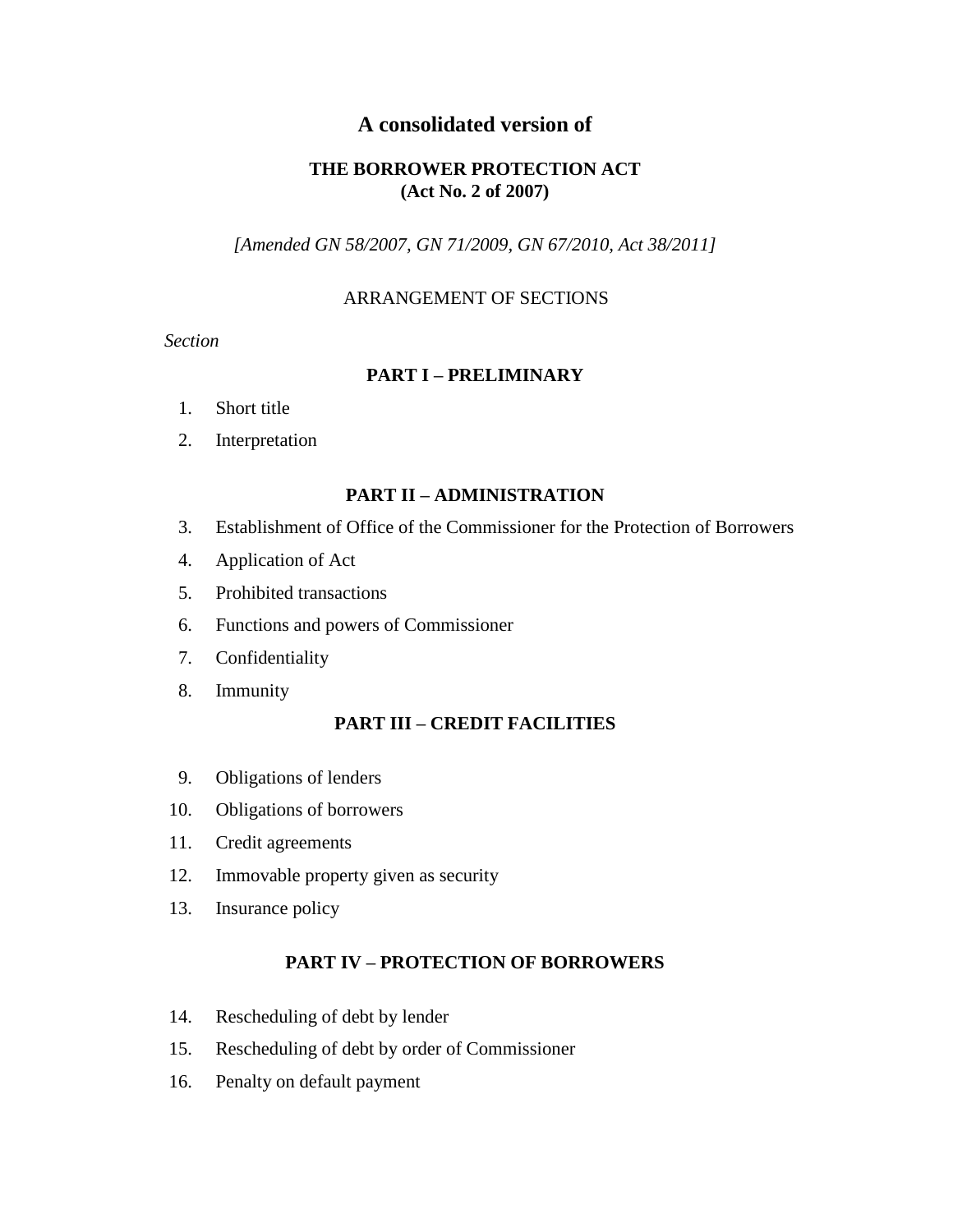- 17. Protection of immovable property offered as security
- 18. Reopening of terms of credit agreement by order of Commissioner
- 19. Enforcement of order by Court
- 20. Sale of mortgaged property

# **PART V - MISCELLANEOUS**

- 21. Offences
- 22. Regulations
- 23. Transitional provisions
- 24. Consequential amendments
- 25. Commencement

# **An Act**

**\_\_\_\_\_\_\_\_\_\_\_\_\_\_\_**

**To regulate credit agreements for a sum not exceeding 2 million rupees and to provide for the establishment of the Office of the Commissioner for the Protection of Borrowers**

ENACTED by the Parliament of Mauritius, as follows -

### **PART I - PRELIMINARY**

# **1. Short title**

This Act may be cited as the Borrower Protection Act 2007.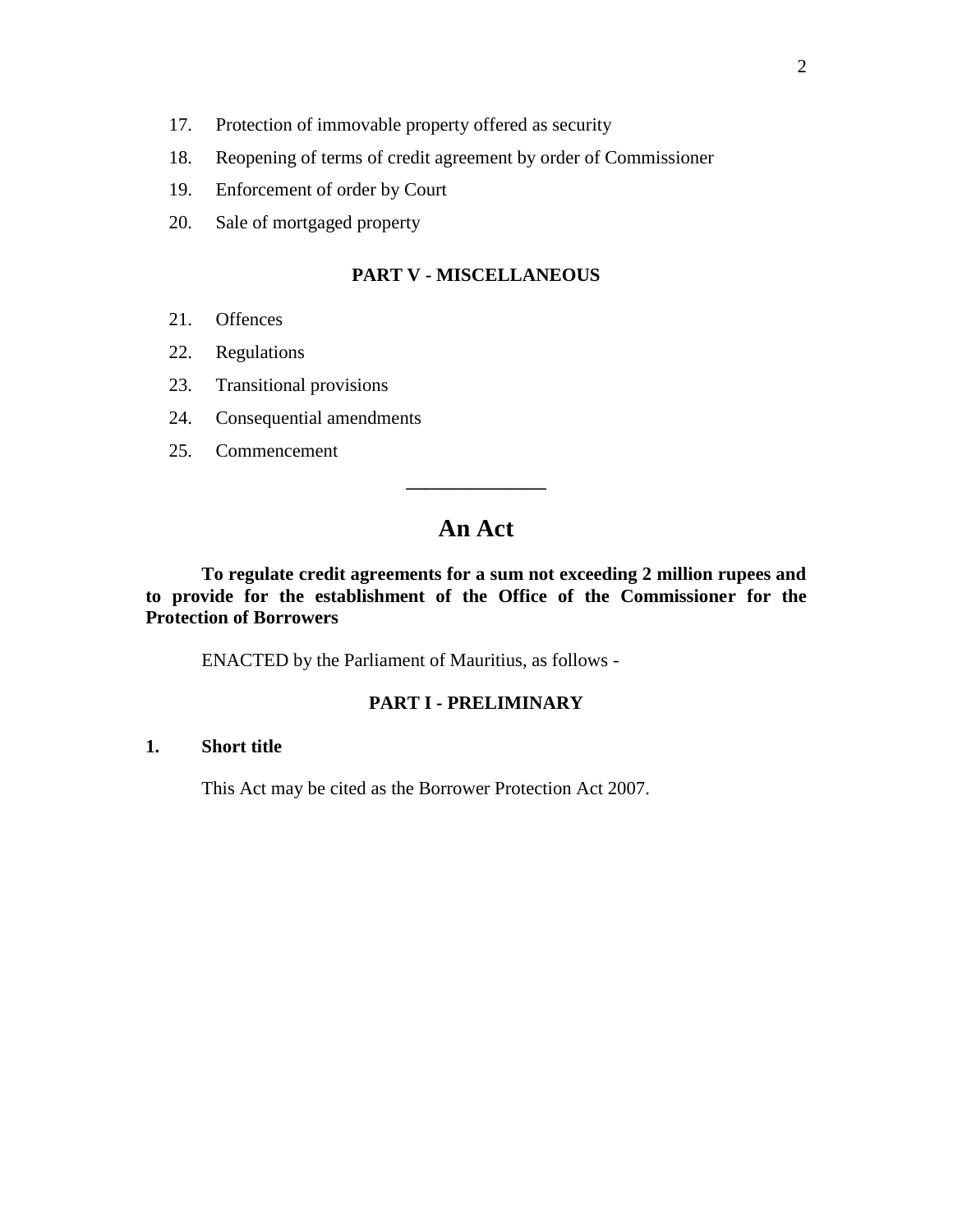### **2. Interpretation**

In this  $Act -$ 

"borrower" means any person who is granted a credit facility;

"Commissioner" means the Commissioner appointed under section 3;

"credit agreement" means a written agreement under which a credit facility is granted;

"credit facility" –

(a) means –

- (i) lending of money to a borrower; or
- (ii) financing the acquisition of movable or immovable property,

by a lending institution for a sum not exceeding the amount specified in the First Schedule; but

(b) does not include lending or advancing of money by a bank for a period not exceeding twelve months;

"extortionate" has the meaning assigned to it by section 18(6);

"guarantor" means a person who gives his immovable property or offers his personal guarantee as security for the repayment of a credit facility by a borrower;

"law practitioner" has the meaning assigned to it by the Law Practitioners Act;

"lender" means any lending institution which grants a credit facility;

"lending institution" -

- (a) means a body specified in the Second Schedule; and
- (b) includes a moneylender under the Moneylenders Act;

"Minister" means the Minister to whom responsibility for the subject of finance is assigned.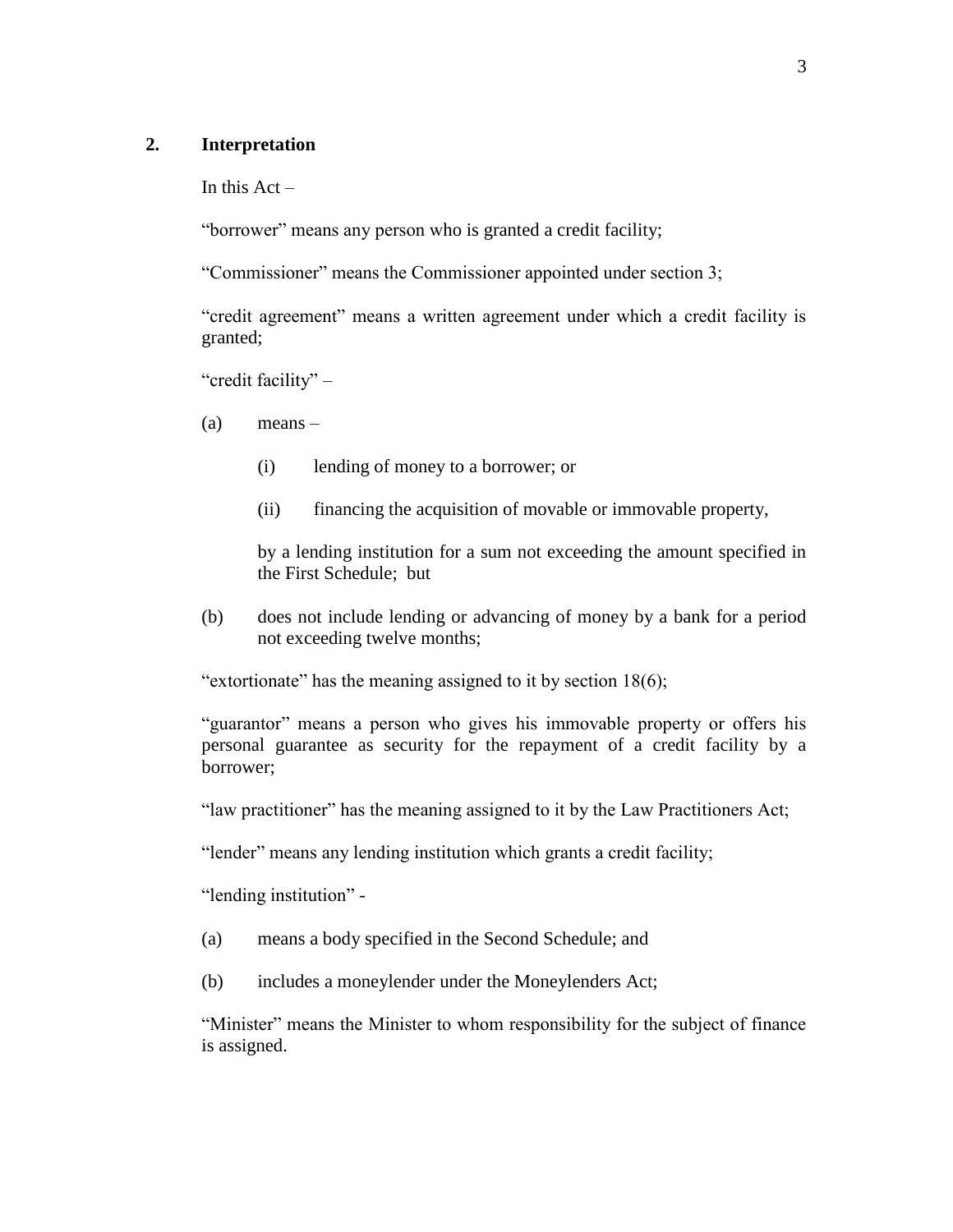### **PART II - ADMINISTRATION**

# **3. Establishment of Office of the Commissioner for the Protection of Borrowers**

(1) There is established for the purposes of this Act the Office of the Commissioner for the Protection of Borrowers.

(2) The Commissioner shall be a person suitably qualified and experienced in the field of banking, economics, finance or law, or in more than one of those fields, appointed by the Minister on such terms and conditions as the Minister may determine.

(3) The Commissioner shall take before the President the oath specified in the Third Schedule before assuming the duties of his office.

(4) The Secretary to Cabinet and Head of the Civil Service may, on the recommendation of the Financial Secretary, designate such public officers as may be necessary to enable the Commissioner to discharge his functions under this Act.

### **4. Application of Act**

Notwithstanding any other enactment, this Act shall apply to every credit agreement for a sum not exceeding the amount specified in the First Schedule.

### **5. Prohibited transactions**

(1) No person shall enter into a credit agreement which contravenes this Act.

(2) Any agreement relating to the grant of a credit facility or to the pledging of an immovable property as security for its repayment, which is inconsistent with this Act, shall to the extent of the inconsistency, be void.

### **6. Functions and powers of Commissioner**

(1) The Commissioner shall have such functions and powers as are necessary to enable him to effectively discharge his duties, and in particular, shall -

- (a) ensure that proper and adequate information is given to borrowers concerning the proper ways and means of obtaining a credit facility;
- (b) promote public understanding of credit facilities, including awareness of the benefits and risks associated with them;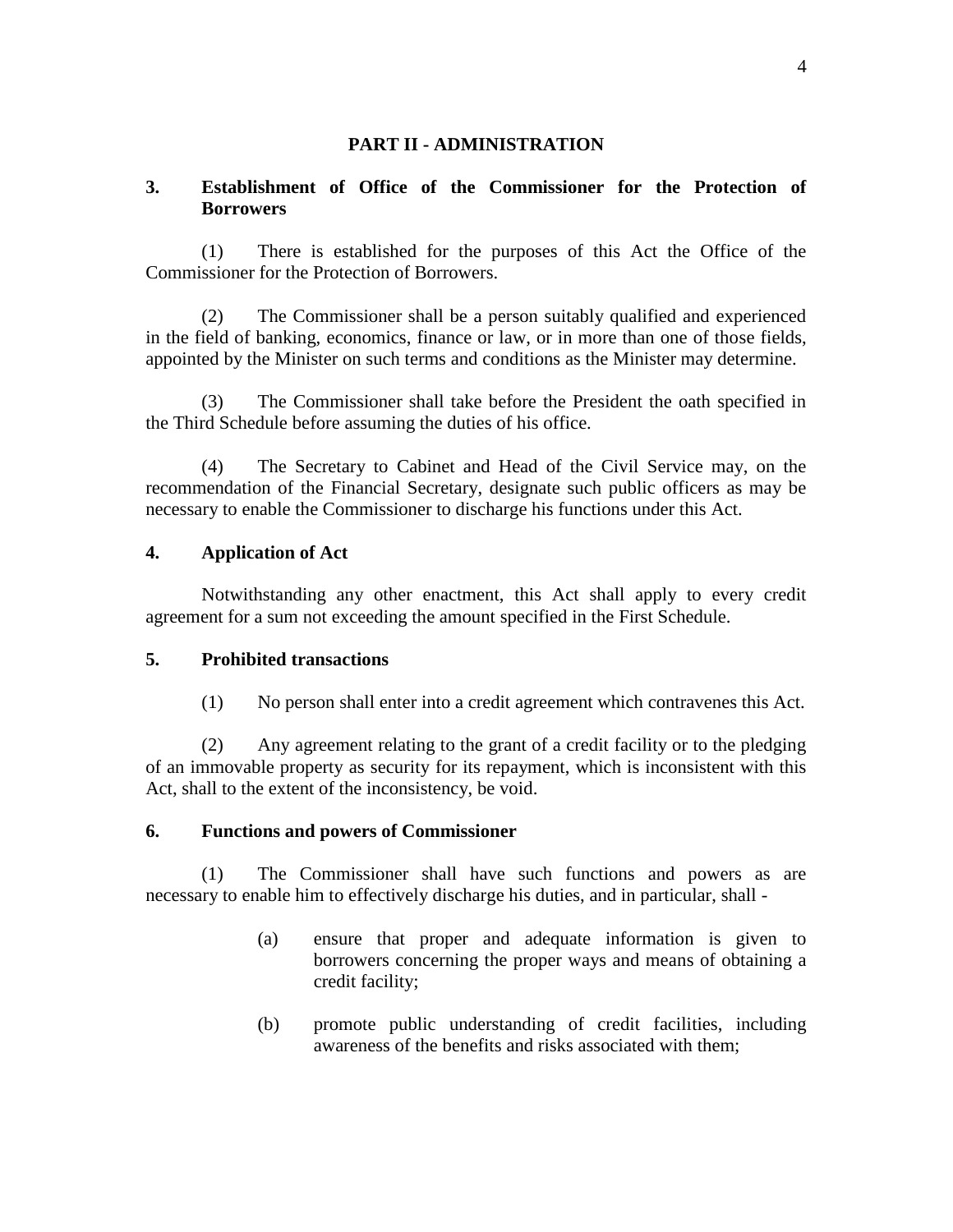- (c) ensure that the terms and conditions of a credit agreement referred to him are not extortionate;
- (d) strive to strike a fair balance between the rights and obligations of borrowers and of lenders;
- (e) deal with complaints received from borrowers; and
- (f) cause investigations to be conducted and, where appropriate, convene hearings.
- (2) In the discharge of his functions under this Act, the Commissioner may
	- (a) request, for the purpose of assisting him in the conduct of an investigation, the Financial Secretary to cause to be enlisted the services of any person having experience in the field of banking, economics, finance or law on such terms and conditions as the Financial Secretary may, after consultation with the Secretary to Cabinet and Head of the Civil Service, determine;
	- (b) require any lending institution, with the written consent of the borrower or guarantor, if any, and notwithstanding section 64 of the Banking Act 2004, to furnish such information and documents as may be required in respect of the credit facility;
	- (c) make copies of or extracts from any document furnished pursuant to paragraph (b); or
	- (d) for the purposes of a hearing  $-$ 
		- (i) summon witnesses to appear before him;
		- (ii) administer an oath and examine witnesses;
		- (iii) subject to subsection (3), require any witness to produce any document in his control or custody.

(3) Any witness summoned to appear before the Commissioner shall be entitled to the same immunity and privileges applicable to a witness before a court of law.

(4) For the purposes of a hearing, the Commissioner shall, subject to this Act, establish his own procedure and act expeditiously, taking into account the interests of all parties appearing before him.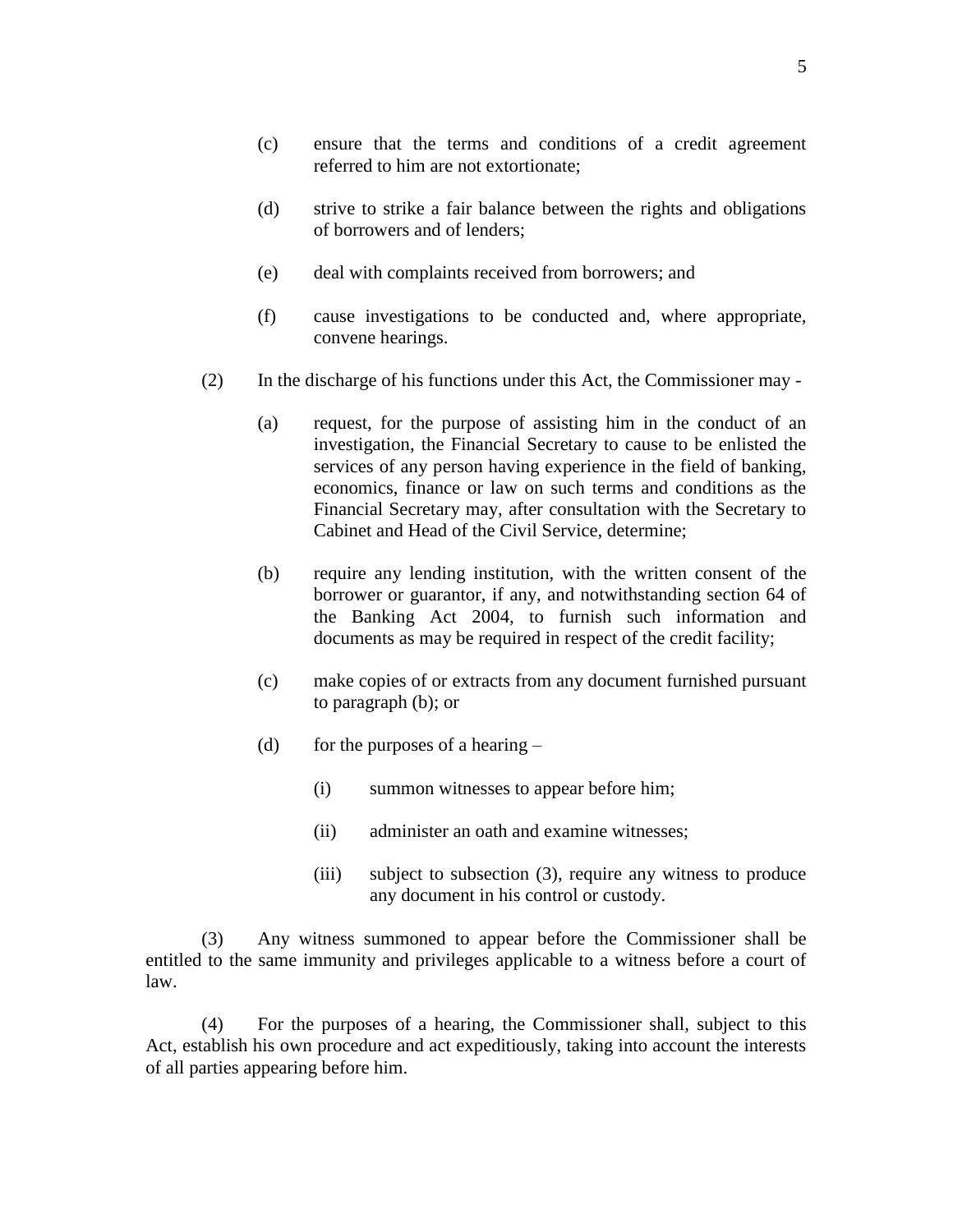- (5) (a) The Commissioner may issue guidelines relating to the terms and conditions of credit agreements after consultation with relevant regulatory authorities and lending institutions.
	- (b) Any guidelines issued under paragraph (a) shall be published in the *Gazette*.

# **7. Confidentiality**

(1) The Commissioner, every officer designated under section 3(4) and every person whose services are enlisted under section 6(2)(a) shall maintain, during or after their term of office or period of service or assignment in the Office of the Commissioner, as the case may be, the confidentiality of any document or information that comes to their knowledge or possession in the performance of their duties and functions under this Act.

(2) Except for the purposes of this Act, the Commissioner, an officer designated under section 3(4) and a person whose services are enlisted under section  $6(2)(a)$  shall not disclose to any third party any information obtained from a lending institution, a person applying for a credit facility, a borrower or a guarantor.

### **8. Immunity**

(1) No action shall lie against the Commissioner or any person whose services are enlisted under section  $6(2)(a)$  in respect of any act done or omitted to be done by him, in the execution in good faith, of his functions under this Act.

(2) This section shall be in addition to and not in derogation from the Public Officers' Protection Act, and for the purposes of that Act, the Commissioner or any person whose services are enlisted under section 6(2)(a) shall be deemed to be a public officer or a person engaged or employed in the performance of a public duty.

# **PART III – CREDIT FACILITIES**

### **9. Obligations of lenders**

(1) Notwithstanding any other enactment, every lender shall, before granting a credit facility to any person -

- (a) take all reasonable steps to verify that the person has, or is likely to have, the means to repay the amount;
- (b) cause the credit agreement to be read out to the person and to the guarantor, if any;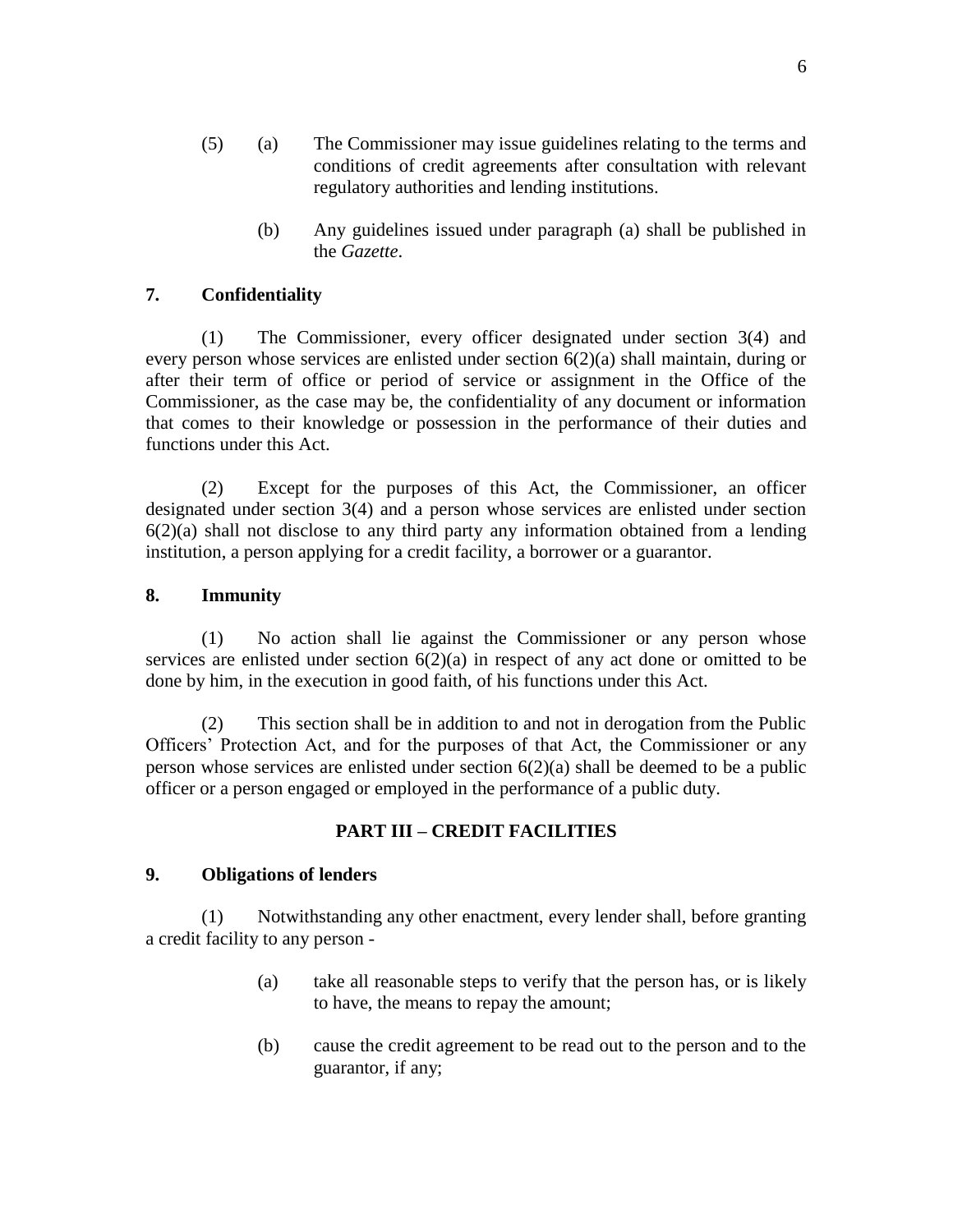- (c) ascertain whether the person and the guarantor, if any, understand sufficiently the language in which the credit agreement is drawn up;
- (d) where the person or the guarantor does not sufficiently understand the language of the credit agreement, cause to be explained the contents of the agreement to that person or to the guarantor in a language which that person understands; and
- (e) give a copy of the proposed credit agreement to the person and the guarantor, if any.

(2) Where a lender grants a credit facility to a person, he shall, during the period of the credit agreement, not later than the end of the month immediately following each period of 6 months, send or make available to the borrower and to the guarantor, if any, a statement of account, in written or electronic form, showing -

- (a) the amounts outstanding, in principal and interest, at the beginning and the end of the 6 month-period;
- (b) the payments received, in principal and interest, during the 6 month-period; and
- (c) the annual rate of interest applicable during the 6 month-period.

(3) Where a borrower is in default of payment of an instalment in respect of a credit facility, the lender shall, not later than 2 months immediately following the default, send a written notification to the borrower and the guarantor, if any, giving particulars of the instalments in default.

*[Amended 38/2011]*

# **10. Obligations of borrowers**

(1) Any person applying for a credit facility shall, for the purposes of enabling a lender to assess his capacity to repay, disclose in writing -

- (a) all other outstanding credit facilities already granted to him and details of any other liabilities, terms of repayment, amount still outstanding, or any instalments in arrear;
- (b) his average monthly expenses;
- (c) particulars of his monthly income; and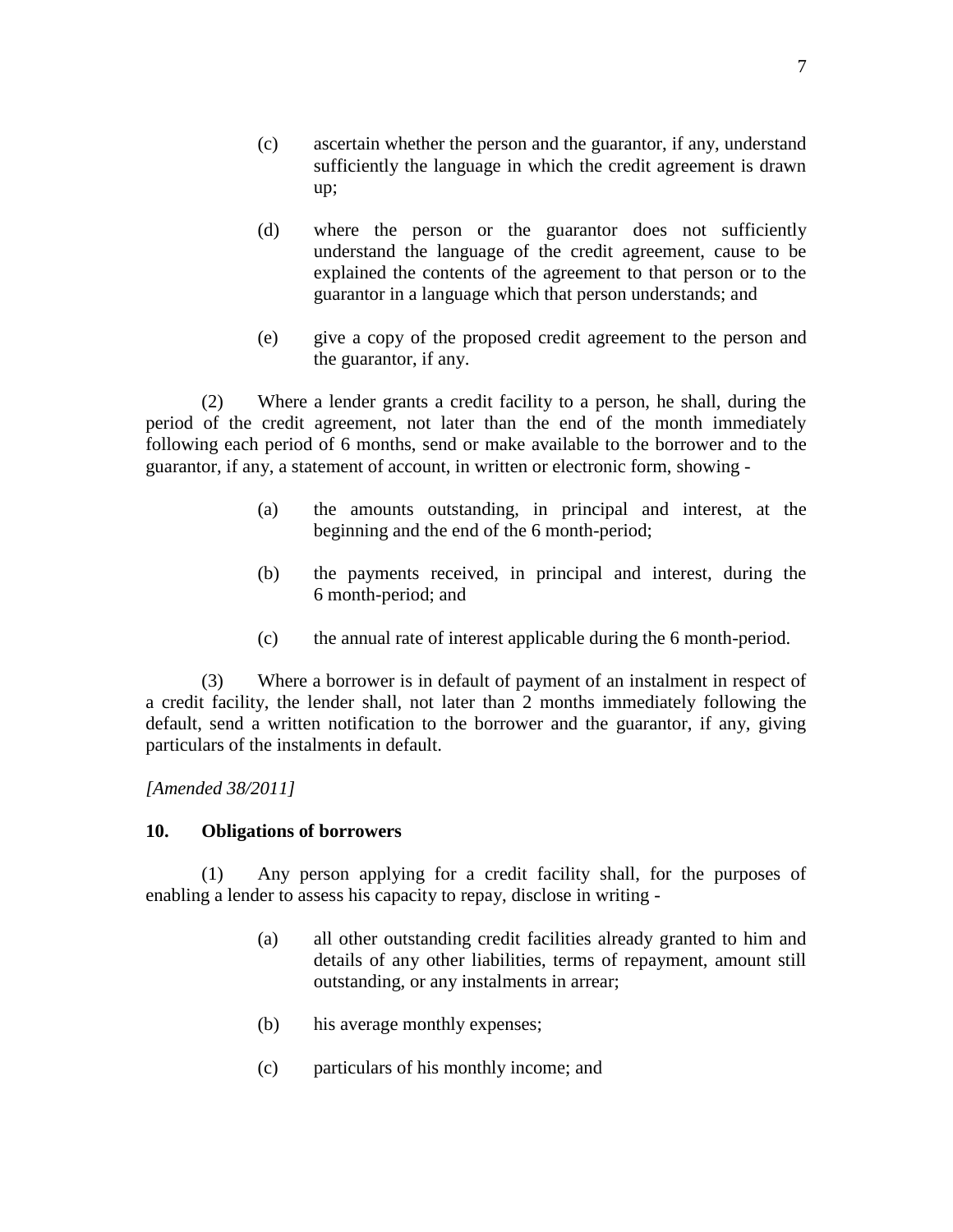(d) such other relevant information which the lender reasonably requires of that person.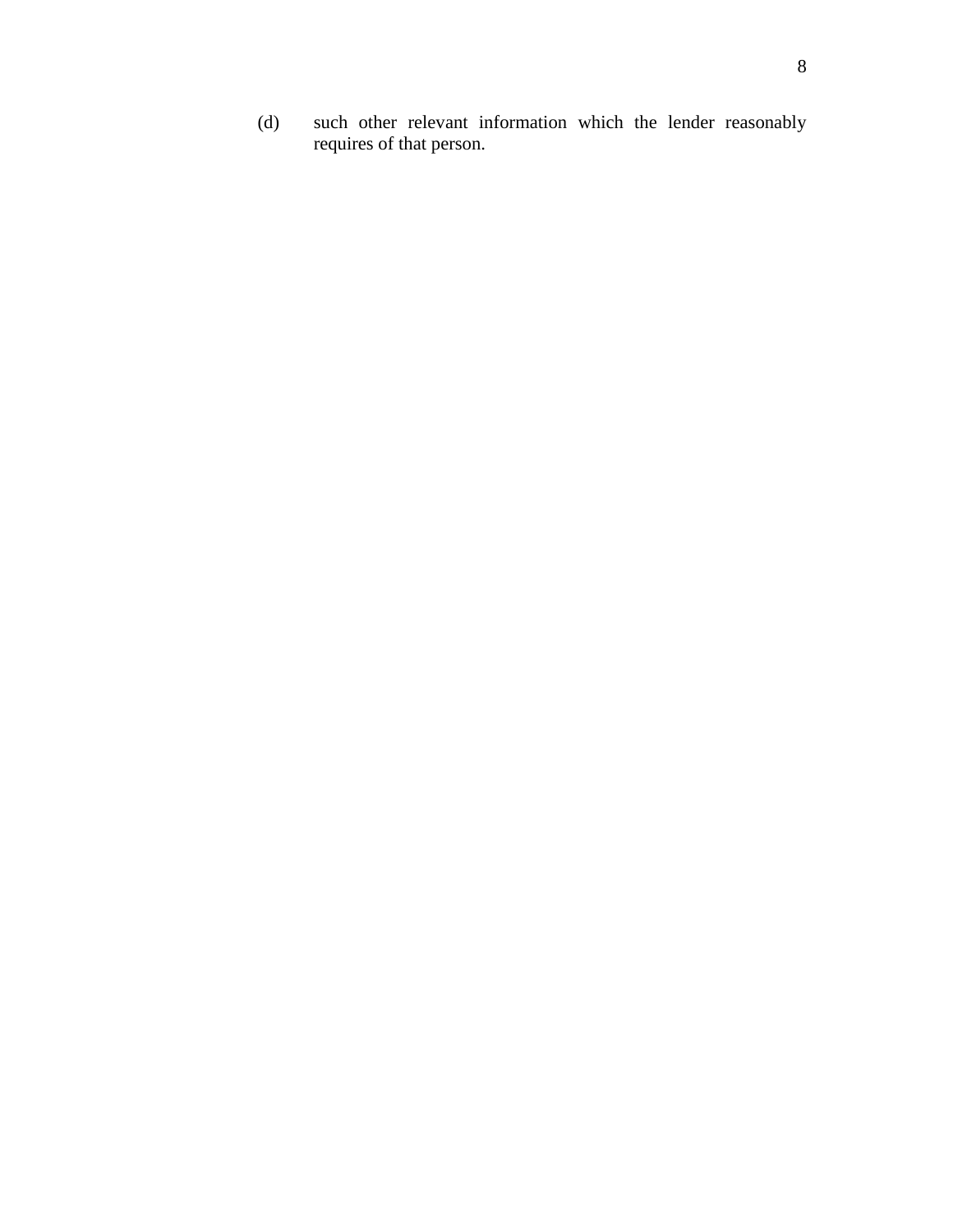(2) A borrower shall immediately notify his lender in writing of the particulars of any subsequent credit facility which he obtains from any other lending institution.

(3) Where a borrower is unable to pay any instalment in due time, he shall immediately send a written notification to the lender and the guarantor, if any, informing him of his inability to pay, give reasons therefor and seek the concurrence of the lender regarding arrangements for the payment of the instalment in default.

### **11. Credit agreements**

Where a lender grants a credit facility to a person, the credit agreement between the parties shall -

- (a) contain, by way of a summary at the beginning or the end of the document, the particulars relating to -
	- (i) the names, occupation and place of residence or business of the parties;
	- (ii) the amount of the credit facility and the terms of its repayment, specifying the rate of annual interest chargeable, the periodicity of repayment, the instalment repayable, the amount of interest and the penalty on default payment; and
	- (iii) the immovable property, if any, to be given as security for the performance by the borrower of his obligations;
- (b) be made in accordance with the guidelines issued under section  $6(5)$ ;
- (c) subject to section 16, not contain any provisions for any charge by way of penalty;
- (d) not impose on the borrower an obligation to pay to a law practitioner a fee, by whatever name called, other than one of an amount equivalent to what the law practitioner would be entitled to as a result of a claim presented to a Court; and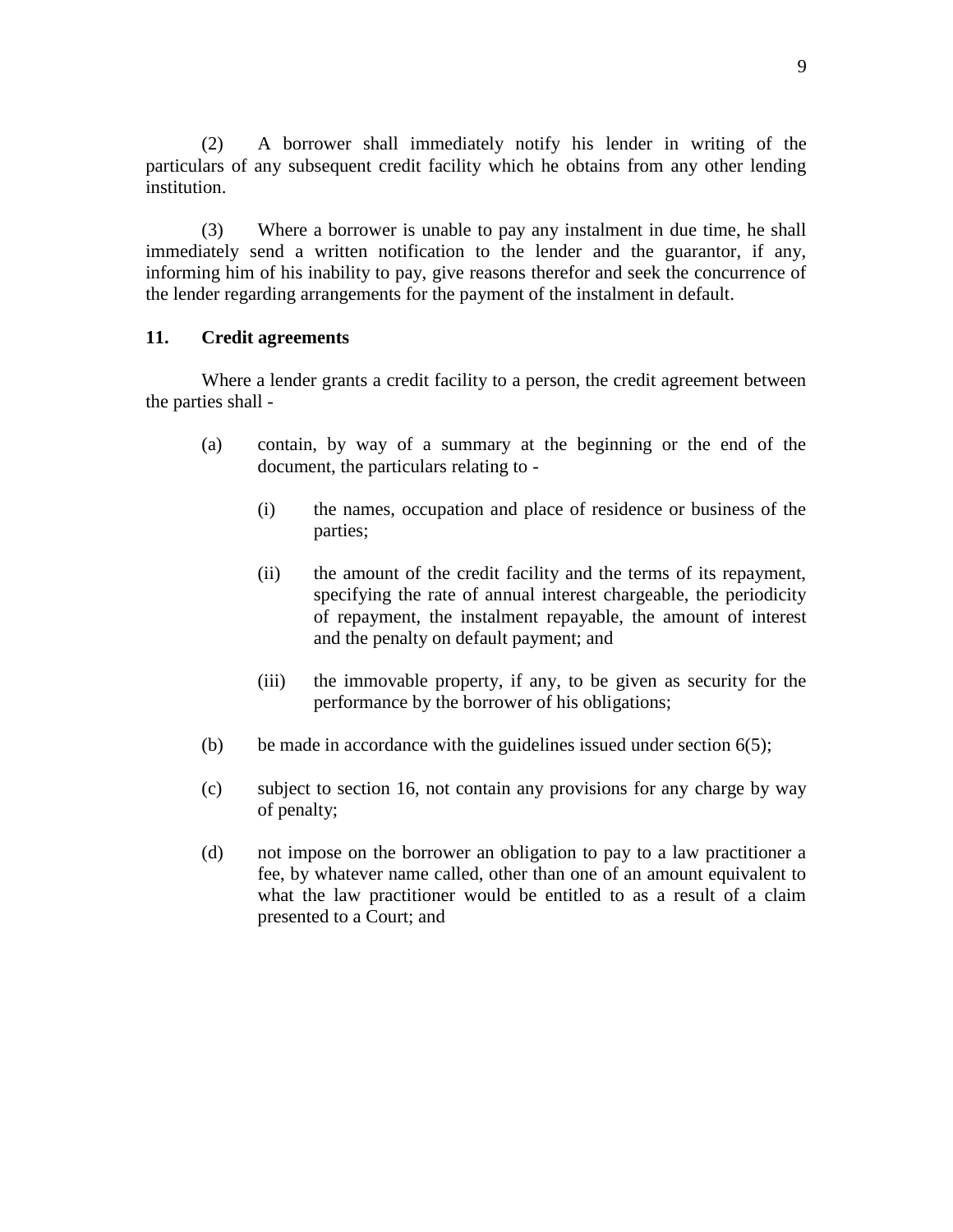- (e) in respect of a loan, provide that the credit facility may only be recalled on the ground that the borrower has failed to –
	- (i) effect payment of the instalment due
		- (A) where repayment of the loan is effected on a monthly basis, for a period of 3 months following the first default; or
		- (B) in any other case, for a period of 6 months following the first default; or
	- (ii) fulfil any other obligation under the credit agreement.

# **12. Immovable property given as security**

(1) Where a lending institution requires an immovable property as security for the grant of a credit facility, it shall, notwithstanding articles 216 and 1476 of Code Civil Mauricien but subject to section 12A(b) of the Moneylenders Act, not accept as security an immovable property used as matrimonial home by the spouses unless both spouses give their consent, irrespective of their matrimonial regime.

(2) Where an applicant for a credit facility gives an immovable property as security for the obtention of a credit facility and the lending institution requires the immovable property to be valued, the costs of the valuation shall be met by the lending institution if the loan applied for does not exceed the value of the immovable property as specified in the title deed.

### **13. Insurance policy**

(1) Where an immovable property is given as security for the grant of a credit facility, the lender may require the borrower to take out an insurance policy to guarantee the repayment of any amount due to the lender in case the borrower is unable to honour his obligations because of death or permanent disability.

(2) Where an insurer grants a credit facility to a borrower and the latter is required to take out a policy of insurance pursuant to subsection (1), it shall not be lawful for the insurer to require the borrower to take out another life insurance policy in respect of that credit facility.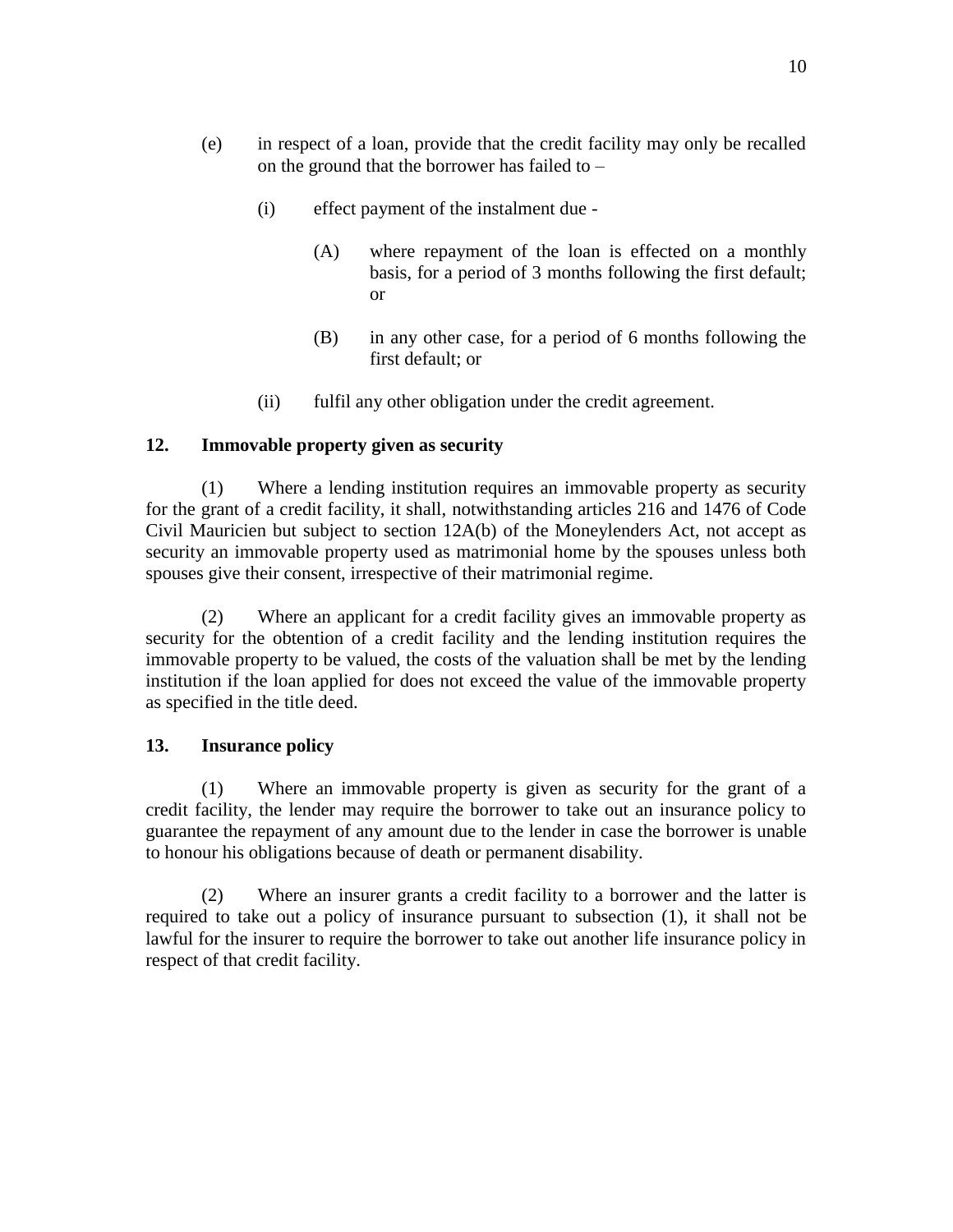# **PART IV – PROTECTION OF BORROWERS**

# **14. Rescheduling of debt by lender**

- (1) A borrower
	- (a) who is unable to meet his obligations under a credit agreement as a result of illness, injury, loss of employment, death of working spouse or other reasonable cause of hardship, which affects his capacity to repay the debt; and
	- (b) who reasonably expects to be able to discharge his obligations if the terms of the credit agreement are revised in a manner set out in subsection (2),

may request the lender to reschedule the debt.

(2) Where a request is made by a borrower under subsection (1), the terms of the credit agreement may be revised by providing for -

- (a) an extension of the term and a corresponding reduction in the amount of each instalment due;
- (b) a postponement for a specific period of the dates on which instalments are due; or
- (c) a change in the terms of payment in such manner as may be agreed upon by both parties.

(3) The revised terms of the credit agreement pursuant to subsection (2) shall -

- (a) be agreed upon in such manner as to enable the borrower to reasonably discharge his obligations;
- (b) be fair and reasonable to both the borrower and the lender in all the circumstances; and
- (c) be made in writing.

(4) This section shall apply to the heirs of a deceased borrower collectively as it would have applied to a borrower referred to in this section.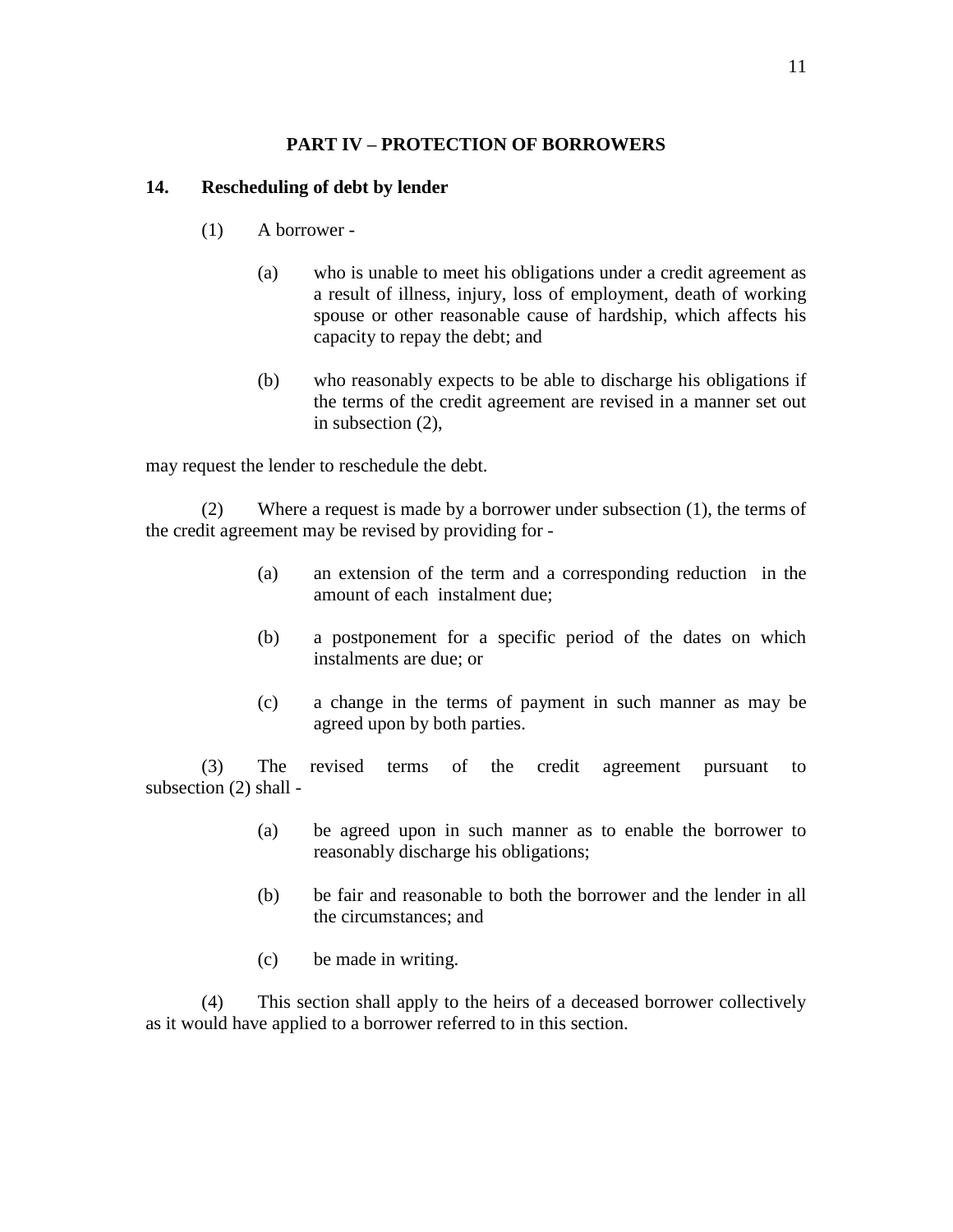# **15. Rescheduling of debt by order of Commissioner**

(1) Where a lender does not agree to a revision of the terms of a credit agreement, or the borrower is not agreeable to the revised terms made pursuant to section 14, the borrower may apply to the Commissioner, giving all the relevant information and documents, for an order to reschedule the debt.

(2) The Commissioner may, for the purposes of subsection (1), convene the parties and any other person concerned to a hearing and initiate such other action as he considers appropriate.

(3) The Commissioner may, if he thinks it appropriate in the circumstances, direct the lender to stay any enforcement proceedings under the credit agreement, and make such other order as he thinks fit, until the application is determined.

(4) The Commissioner may, where he is satisfied that the grounds for the rescheduling of the debt are justified, determine the application and issue an order directing the lender to reschedule the credit agreement according to such option specified in section 14(2) as is appropriate for the case.

(5) The Commissioner shall, as far as possible, determine the application within 6 months of the date of the application.

(6) Where the lender and the borrower reach an agreement following an application under subsection (1), the Commissioner shall, within 7 days of the agreement, communicate in writing, by registered post to the parties, the terms of the agreement.

(7) The terms of an order under subsection (4) or an agreement under subsection (6) shall not be altered on more than 2 occasions and no subsequent application under subsection (1) shall, save in exceptional circumstances, be entertained by the Commissioner.

(8) Any party who is dissatisfied with an order under subsection (4) may, within 21 days of the date of the order, apply to a Judge in Chambers to have the order varied or revoked.

# **16. Penalty on default payment**

(1) A credit agreement may provide for a penalty by way of interest where a borrower is in default of payment of one or more instalments in respect of a loan.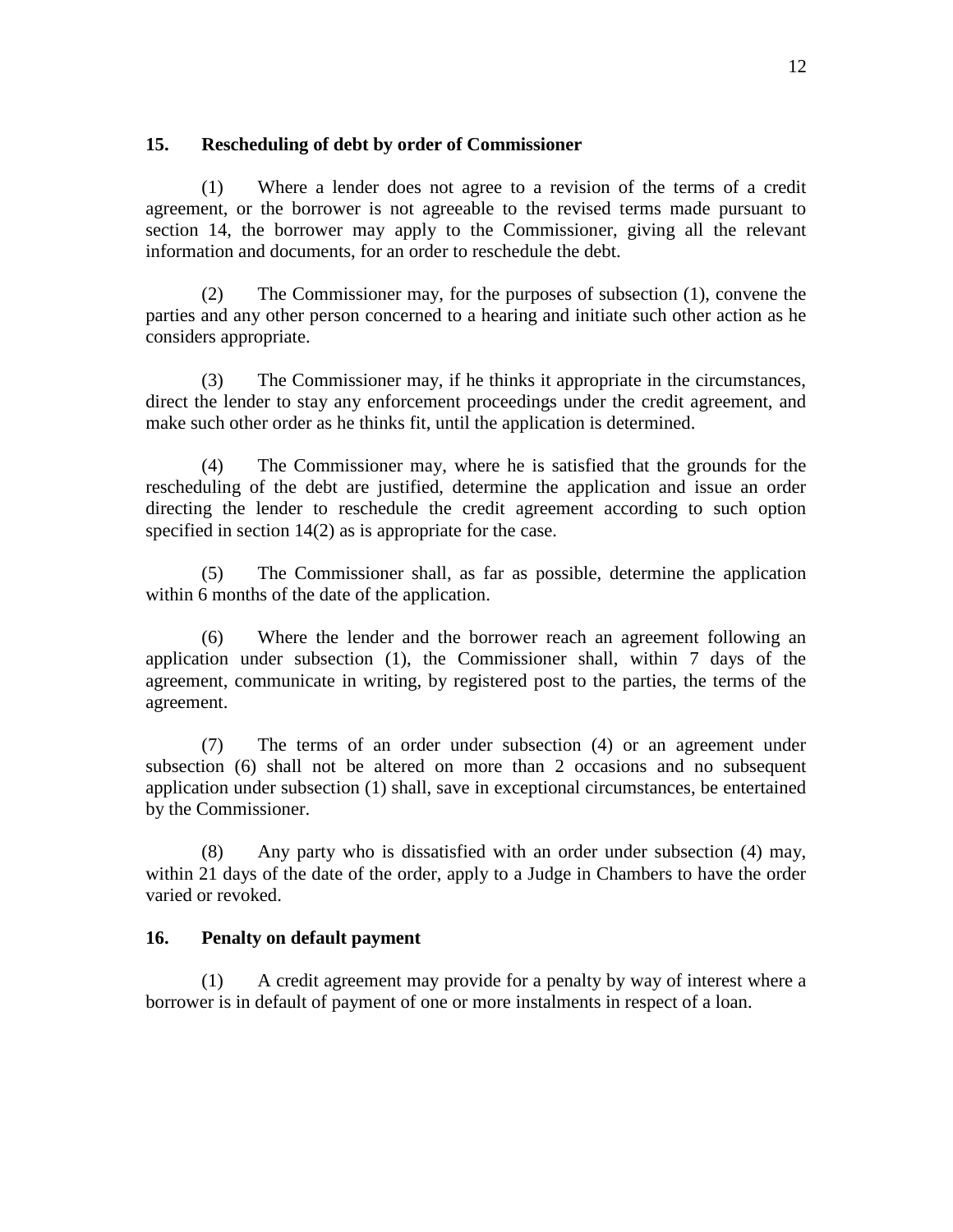- (2) Any penalty by way of interest under subsection (1) shall
	- (a) be at a rate not exceeding 5 per cent per annum; and
	- (b) be calculated on the default instalment excluding the interest payable thereon and any penalty by way of interest under this section.

### **17. Protection of immovable property offered as security**

(1) Where any immovable property has been mortgaged as security for the repayment of any amount due under a credit agreement, the lender shall not issue execution on the security without first reporting the matter to the Commissioner.

- (2) Where a report is made to the Commissioner under subsection (1), he
	- (a) shall enquire into the matter and, in particular, the financial situation of the borrower and hear the parties;
	- (b) may determine what, in his opinion, is the most suitable way to avoid the seizure and sale of the immovable property;
	- (c) may order
		- (i) the temporary suspension of the periodicity or amount of any payment to be made;
		- (ii) where he is of opinion that the credit agreement is extortionate having regard to all the circumstances of the case, the waiving or write off of any interest charged; or
		- (iii) a rescheduling of the periodicity or amount of the payments; and
	- (d) may hold a conciliation sitting between the parties, draw up any scheme or arrangement agreed upon and determine that the implementation of such scheme or arrangement be subject to his supervision.

(3) Any lender to whom an order under subsection  $(2)(c)$  has been issued may, not later than 21 days of the date of the order, apply to a Judge in Chambers for a decision varying or revoking the order.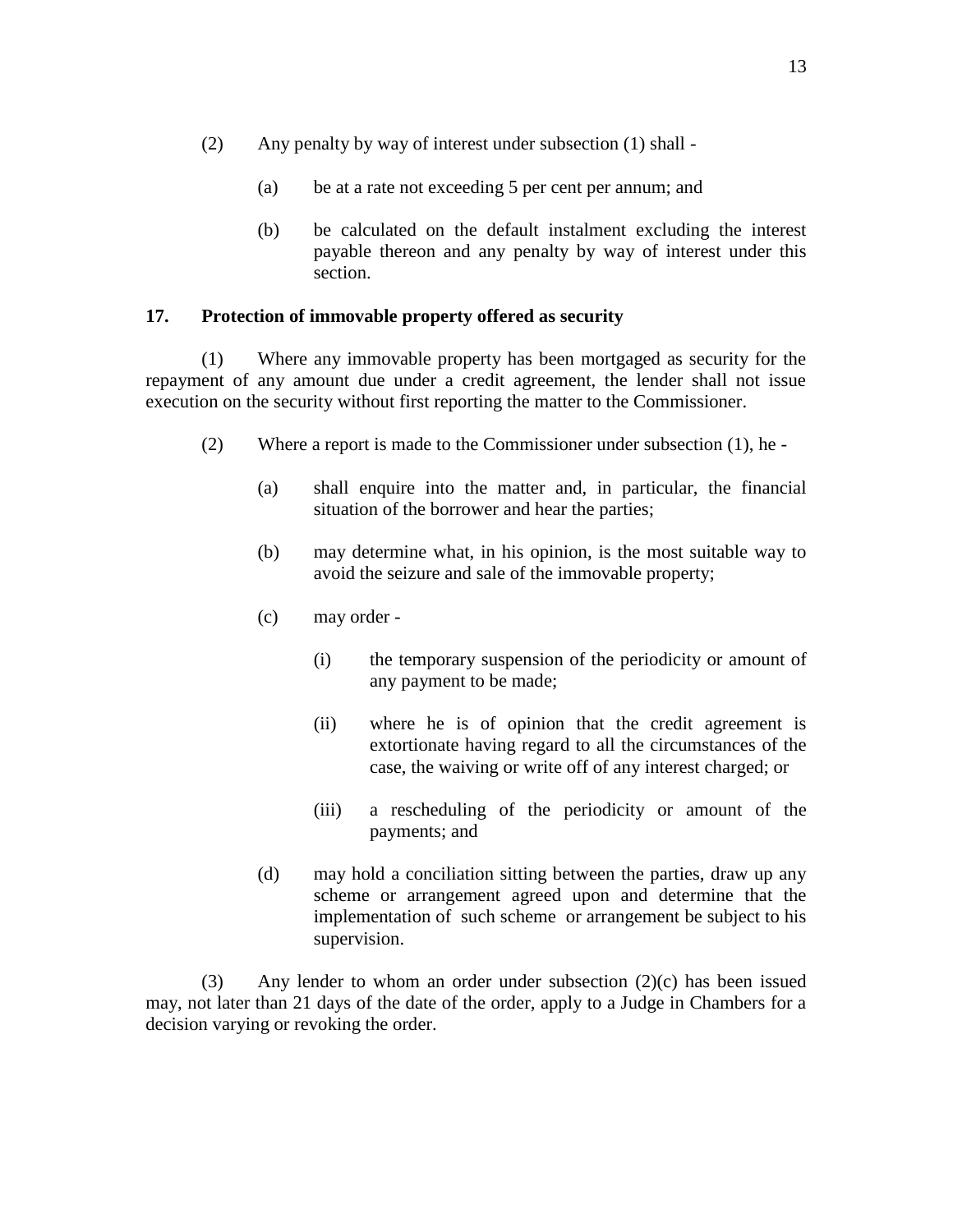# **18. Reopening of terms of credit agreement by order of Commissioner**

(1) Where a borrower considers that his credit agreement is extortionate, he may report the matter to the Commissioner giving all the relevant information and documents.

(2) On receipt of a report under subsection (1), the Commissioner shall carry out an enquiry into the matter and hear the parties.

(3) The Commissioner may, where he is satisfied that the credit agreement is extortionate -

- (a) make an order directing the lender to
	- (i) amend the terms and conditions of the credit agreement which are extortionate;
	- (ii) repay to the borrower any excess amount paid;
	- (iii) indemnify the borrower or any other person prejudiced by the agreement in such sum and on such terms as may be imposed by him; or
- (b) make such other order as he thinks fit.
- (4) Any lender to whom an order has been made under subsection (3)
	- (a) shall take immediate action following the order of the Commissioner and notify him forthwith in writing; or
	- (b) may apply to a Judge in Chambers for a decision varying or revoking the order, within 21 days of the date of the issue of the order.

(5) Where a lender does not apply to a Judge in Chambers under subsection (4)(b), the order of the Commissioner shall be binding on the lender.

- (6) A credit agreement is extortionate where it
	- (a) requires the borrower to make payments which are exorbitant; or
	- (b) otherwise contravenes ordinary principles of fair dealing.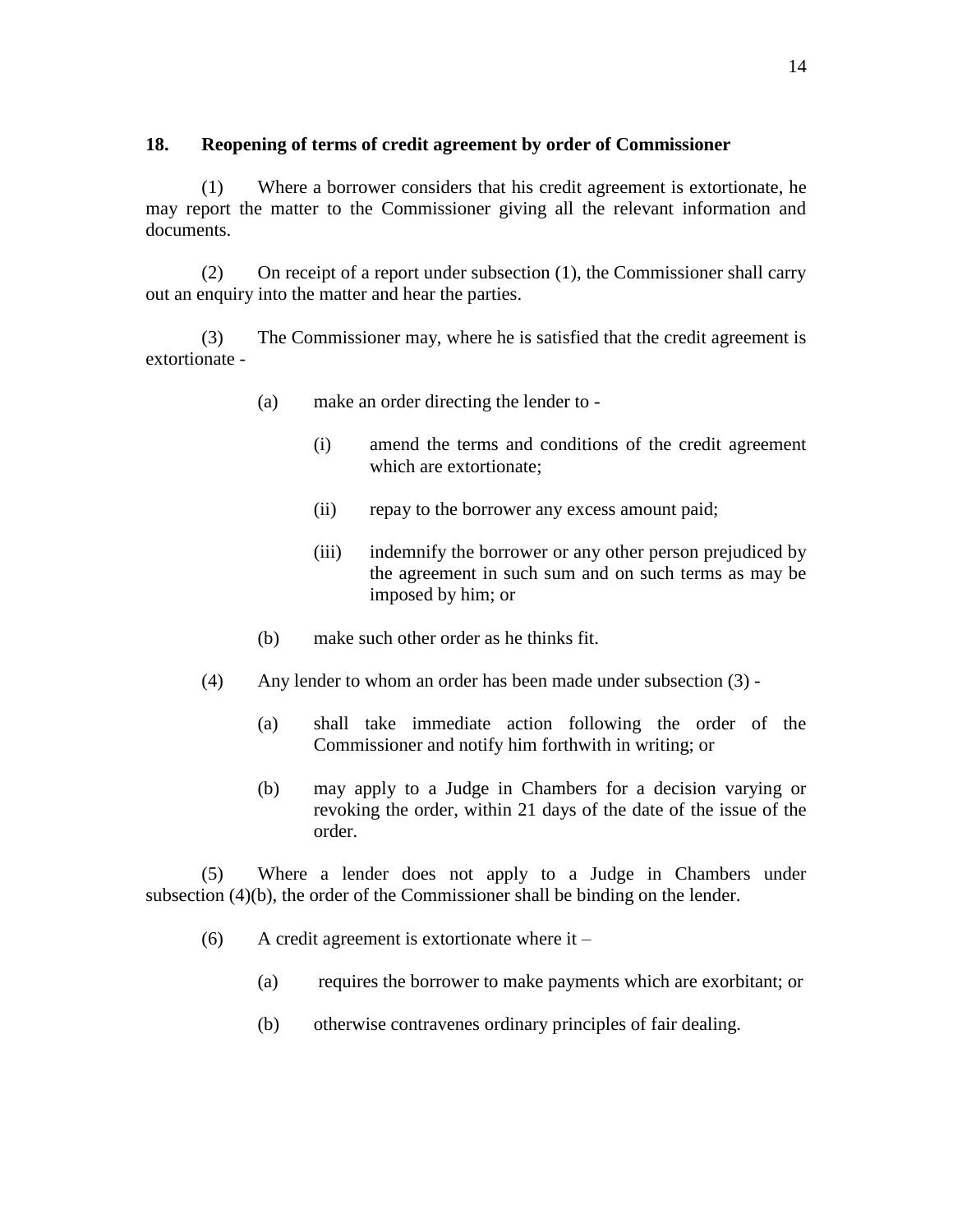(7) In determining whether a credit agreement is extortionate, regard shall be had to such evidence as is adduced regarding –

- (a) prevailing interest rates at the relevant time;
- (b) the personal circumstances of the borrower and the degree to which he was under financial pressure at the time, having regard to the disclosure made or information given under section 10; and
- (c) the lender's relationship to the borrower and the degree of risk accepted by him, having regard to the value of any security provided.

# **19. Enforcement of order by Court**

(1) Where a lender fails to comply with an order made under section 18(3)(a), the borrower may apply to the Judge in Chambers for an injunction to enforce the order.

(2) Where a borrower makes an application pursuant to subsection (1), he shall, notwithstanding sections 4(b) and 7 of the Legal Aid Act, be entitled to legal aid.

# **20. Sale of mortgaged property**

(1) Where the Commissioner is satisfied that all possible means of doing otherwise than as provided for in sections 14, 15, 17 and 18 have been exhausted, he shall -

- (a) authorise, in the first instance, the borrower or the guarantor, if any, to sell, within such time as the Commissioner may determine, the mortgaged property by private contract; or
- (b) where the mortgaged property is not sold within the time referred to in paragraph (a), the price offered does not reflect the market value of the property or there is no potential buyer, proceed with the sale of the property by calling for sealed offers in such manner as may be prescribed.
- (2) No sale under subsection  $(1)(a)$  shall be effected unless
	- (a) the sale is made under the supervision of the Commissioner; and
	- (b) the Commissioner is satisfied that the price offered reflects the market value of the property, as recommended by the Chief Government Valuer in writing.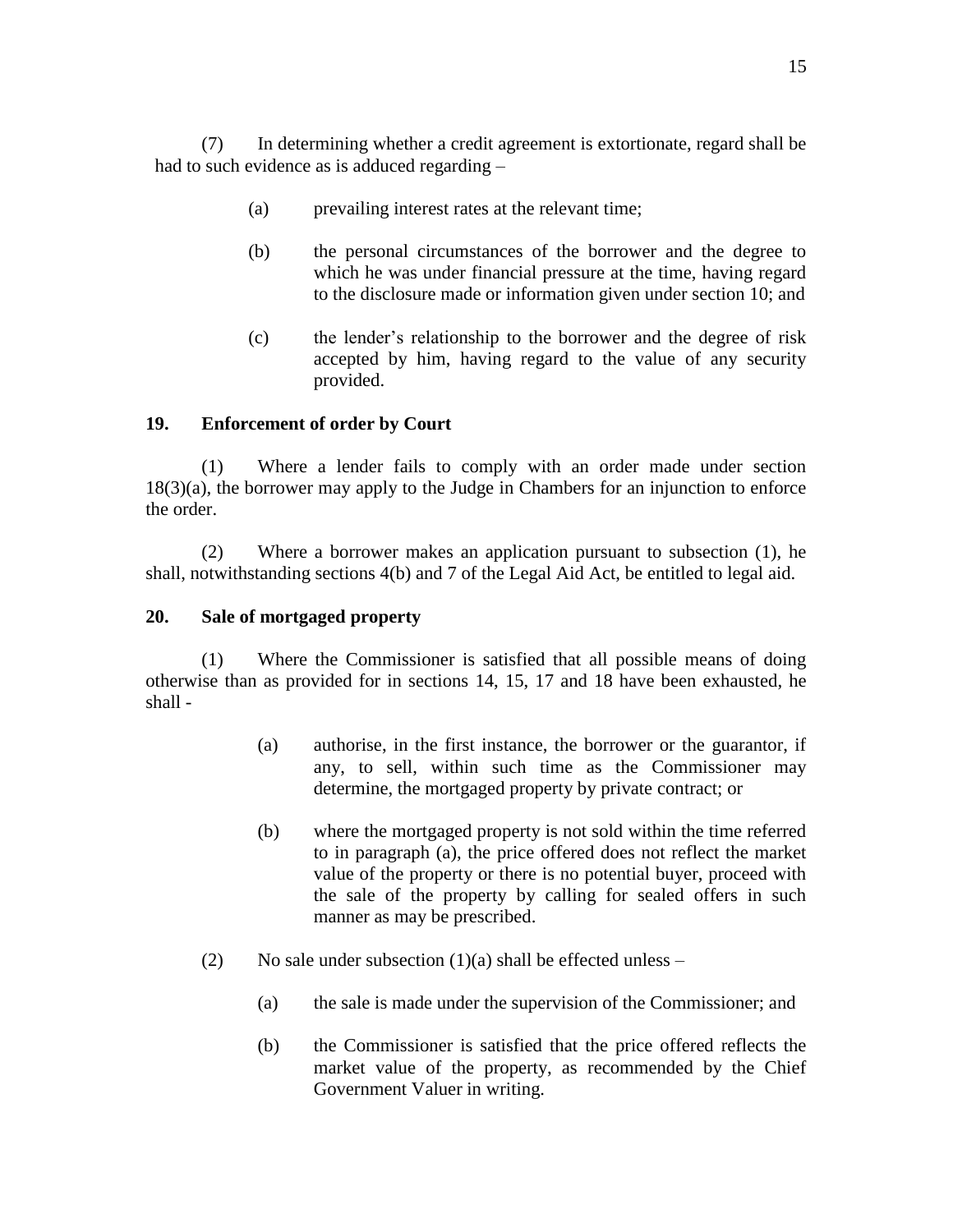(3) Where the Commissioner proceeds with the sale of the property by way of sealed offers, he may, on the recommendation of the Chief Government Valuer, approve the sale of the property to the highest bidder.

(4) Parts I and II of the Sale of Immovable Property Act shall not apply to an immovable property given as security under this Act.

(5) Section 28(2) of the Land (Duties and Taxes) Act and section 17 of the Registration Duty Act shall not apply to a sale of an immovable property authorised under this Act.

(6) The distribution of the proceeds of the sale of an immovable property under this Act shall be governed by the provisions of the Sale of Immovable Property Act.

#### **PART V - MISCELLANEOUS**

### **21. Offences**

- (1) Any person who
	- (a) without reasonable excuse, fails to appear before the Commissioner, when summoned to do so pursuant to section  $6(2)(d)(i)$ ;
	- (b) being in attendance as a witness before the Commissioner refuses to take the oath;
	- (c) without reasonable excuse, refuses to furnish to the Commissioner any information or produce any document in his control or possession or to answer any question;
	- (d) prevents or impedes an enquiry under this Act; or
	- (e) knowingly provides the Commissioner with information that is false or misleading in any material particular,

shall commit an offence and shall, on conviction, be liable to a fine not exceeding 50,000 rupees.

(2) Any person who knowingly gives false or misleading information in any material particular in his application for a credit facility under section 10 shall commit an offence and shall, on conviction, be liable to a fine not exceeding 50,000 rupees.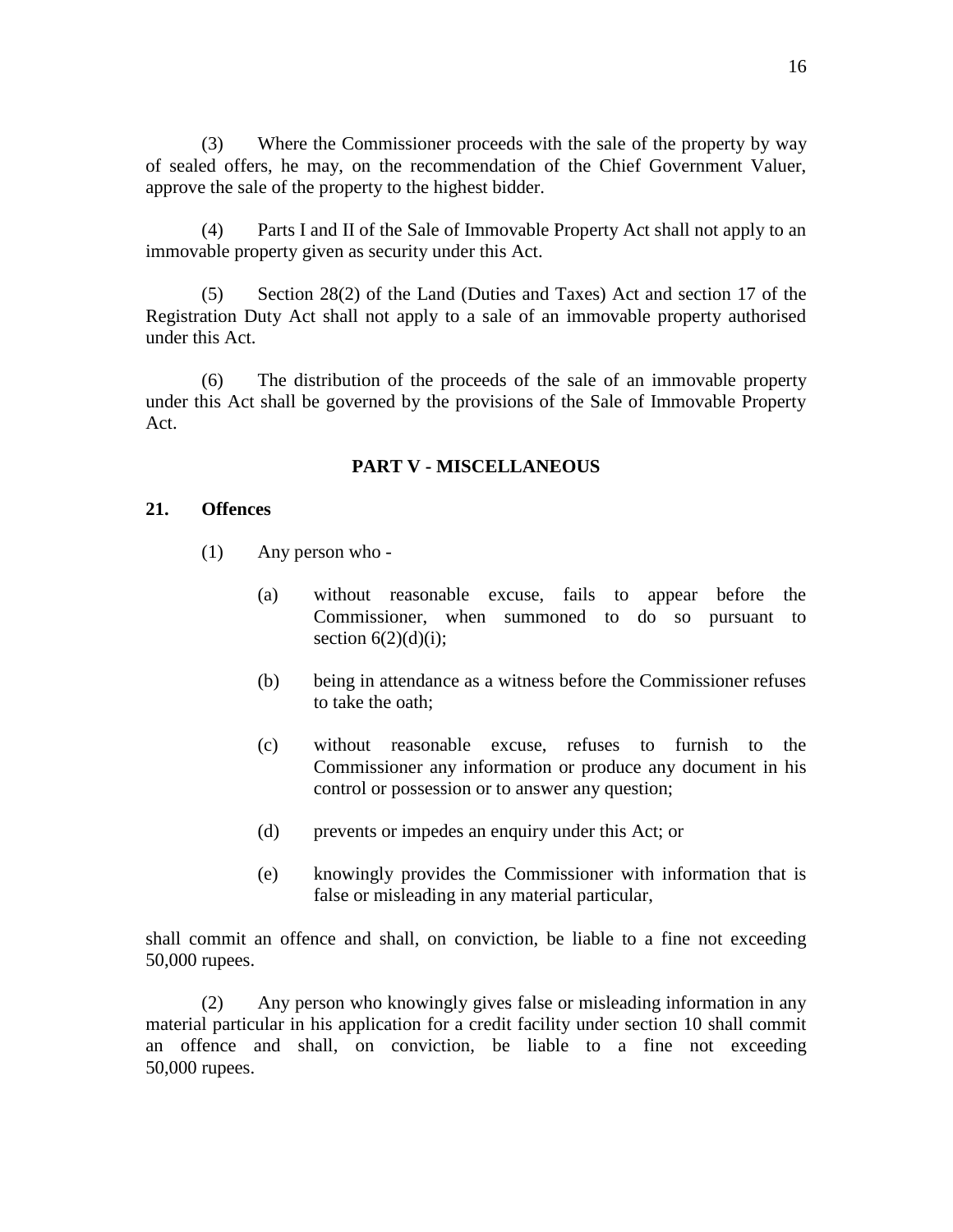(3) Any person who fails to comply with, or contravenes, any other provision of this Act shall commit an offence and shall, on conviction, be liable to a fine not exceeding 50,000 rupees.

# **22. Regulations**

- (1) The Minister may
	- (a) make such regulations as he thinks fit for the purposes of this Act; and
	- (b) by regulations, amend the First and Second Schedules.
- (2) Regulations made under this section may provide
	- (a) for the procedures to be followed for the sale of mortgaged property by way of sealed offers and the recovery of costs in relation thereto;
	- (b) for the payment of fees and the levying of charges; and
	- (c) that any person who contravenes them shall commit an offence, and shall, on conviction, be liable to a fine not exceeding 25,000 rupees.

### **23. Transitional provisions**

(1) Any complaint relating to seizure of immovable property under the Sale of Immovable Property Act made to the police between 30 August 2006 and 31 December 2006 shall be referred to the Commissioner.

(2) Where any other person, who has, before the commencement of this Act, entered into an agreement -

- (a) to which this Act would have applied had it been made after the commencement of this Act; and
- (b) in respect of which the obligation to repay the debt is outstanding on or after the commencement of this Act,

considers that the terms of the agreement are extortionate, he may make a written complaint to the Commissioner, giving all the relevant information and documents.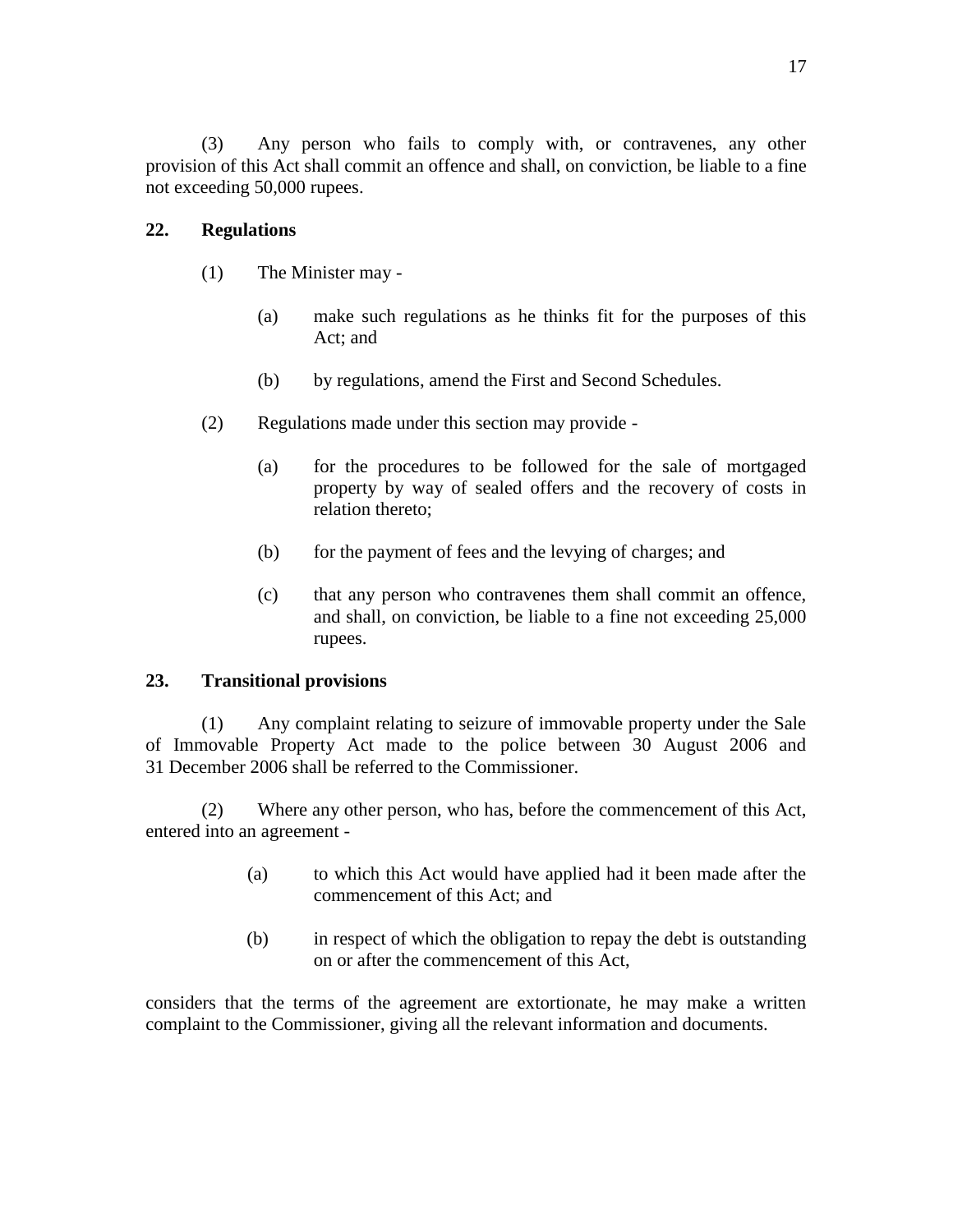(3) Subject to subsection (4), where a complaint is referred to the Commissioner pursuant to subsection (1) or is made under subsection (2), the Commissioner may -

- (a) enquire into the complaint; and
- (b) hold a conciliation sitting between the parties, draw up any scheme or arrangement that may be agreed upon and where such scheme or arrangement has been agreed upon, determine that the implementation of such scheme or arrangement be subject to his supervision.

(4) Section 4 shall not apply to a complaint referred to the Commissioner pursuant to subsection (1).

(5) Where no scheme or arrangement under subsection (3)(b) has been agreed upon and the Commissioner is of opinion that if this Act would have applied had the agreement been made after the commencement of this Act, the terms and conditions thereof would have been extortionate, he may make a declaration to that effect and recommend that the parties act accordingly.

(6) No party to an agreement to which a complaint under subsection (1) or (2) relates shall exercise any right under that agreement prior to the course of action under subsection (3) having been completed.

(7) A borrower shall, notwithstanding sections 4(b) and 7 of the Legal Aid Act, be entitled to legal aid, where a conciliation sitting is held in accordance with subsection  $(3)(b)$ .

# **24. Consequential amendments**

(1) The Hire Purchase and Credit Sale Act is amended, by inserting immediately after section 20, the following new section -

# **20A. Advertisements**

(1) No person shall, in any manner whatsoever, publish, broadcast or cause to be published or broadcast, an advertisement relating to the hire purchase or credit sale of any goods which -

> (a) is, or is likely to be, misleading to readers, viewers or listeners;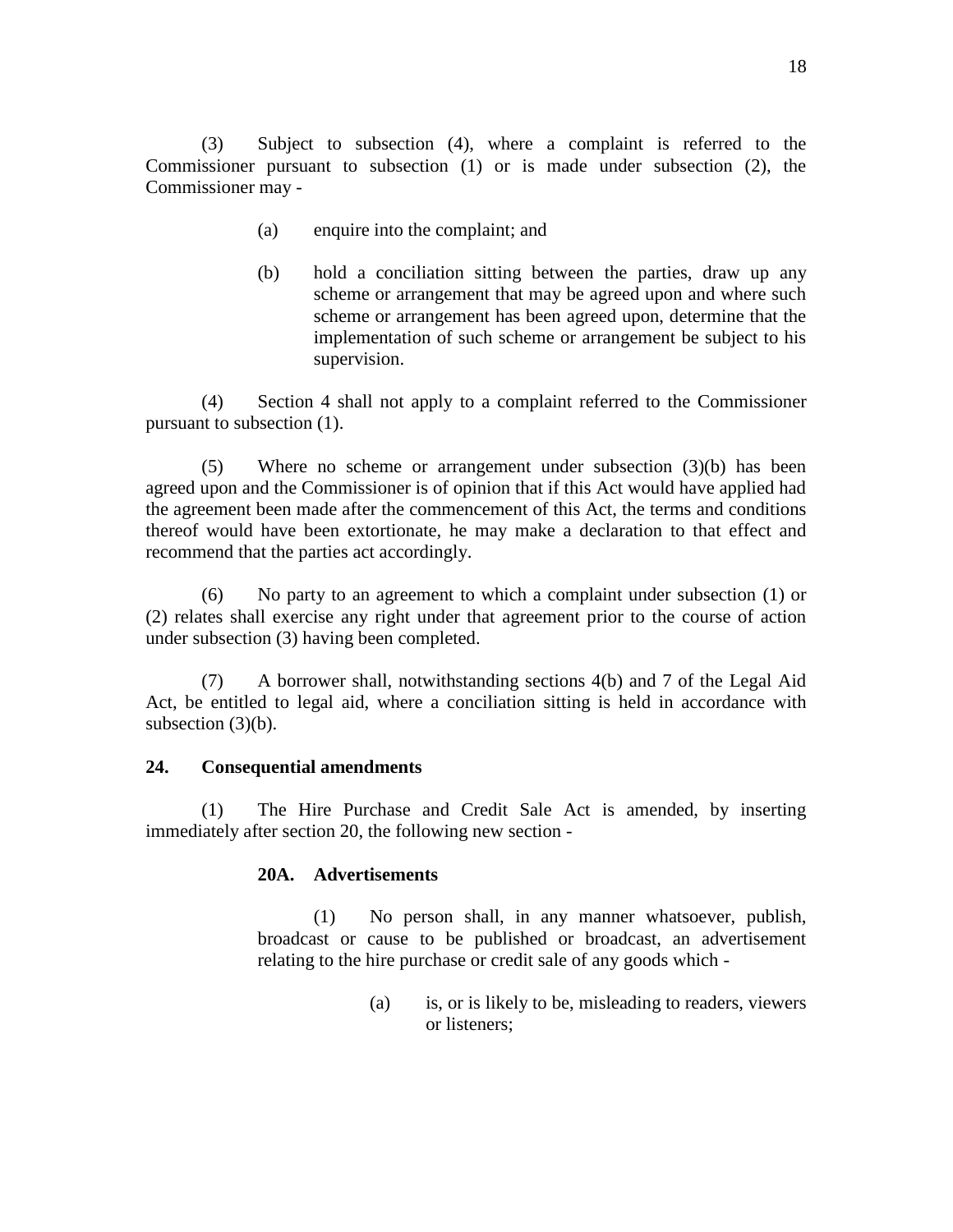- (b) indicates, or tends to indicate, that a hire purchase or credit sale agreement may be entered into in contravention of this Act; or
- (c) does not indicate that no hire purchase or credit sale agreement shall be entered into with a person where it causes him to be over-indebted.

(2) Any person who contravenes subsection (1) shall commit an offence and shall, on conviction, be liable to a fine not exceeding 50,000 rupees.

(2) The Law Practitioners Act is amended by adding immediately after section 15, the following new section -

### **15A. Receipts to be given by attorneys and barristers**

Every attorney or barrister shall, in respect of his services, give a receipt for the sums which he receives as deposit, fees or for attendance, disbursement or travelling expenses.

- (3) The Moneylenders Act is amended
	- (a) in section  $12(3)(a)$ , by inserting immediately after the words "is made", the words "and is to be repaid in full";
	- (b) in section 12A, by adding immediately after paragraph (c), the following new paragraph, the word "or" in paragraph (b) being deleted and the full stop at the end of paragraph (c) being deleted and replaced by the words "; or" accordingly -
		- (d) any agreement, including a notarial deed or a deed under private signature, is entered into by a person carrying the activity of a moneylender, without being in possession of a valid moneylender's licence, which creates a *reconnaissance de dette*.

(4) The Sale of Immovable Property Act is amended by adding immediately after section 76, the following new section -

### **76A. Parts I and II not applicable to credit agreements**

Parts I and II of this Act shall not apply to a credit agreement under the Borrower Protection Act 2007.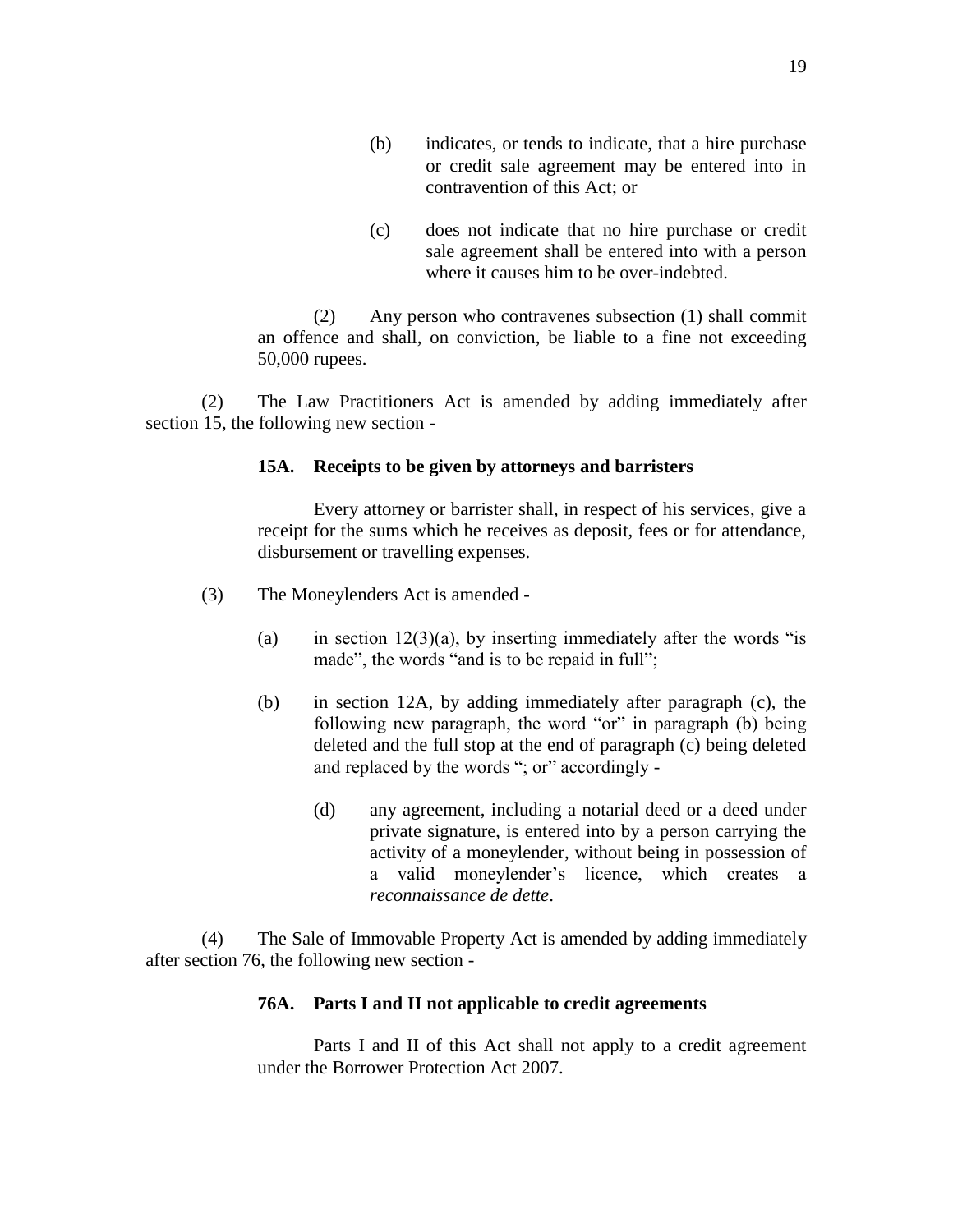#### **25. Commencement**

This Act shall come into operation on a date to be fixed by Proclamation.

Passed by the National Assembly on the twenty-fourth day of January two thousand and seven.

> R. R. Dowlutta *Clerk of the National Assembly*

**FIRST SCHEDULE** (s*ections 2 and 4)*

 $\overline{\phantom{a}}$ 

#### **Maximum sum under a credit agreement**

2,000,000 rupees

**\_\_\_\_\_\_\_\_\_\_**

# **SECOND SCHEDULE**

(s*ection 2)*

A bank under the Banking Act , except for its leasing activities *[ Amended GN 67/2010 ]*

Development Bank of Mauritius Ltd

Employees' Welfare Fund

An insurance company under the Insurance Act

A leasing company *[Deleted GN 58/2007]*

Mauritius Civil Service Mutual Aid Association *[Deleted GN 71/2009]*

\_\_\_\_\_\_\_\_\_\_

Mauritius Housing Company Ltd

National Housing Development Company Ltd